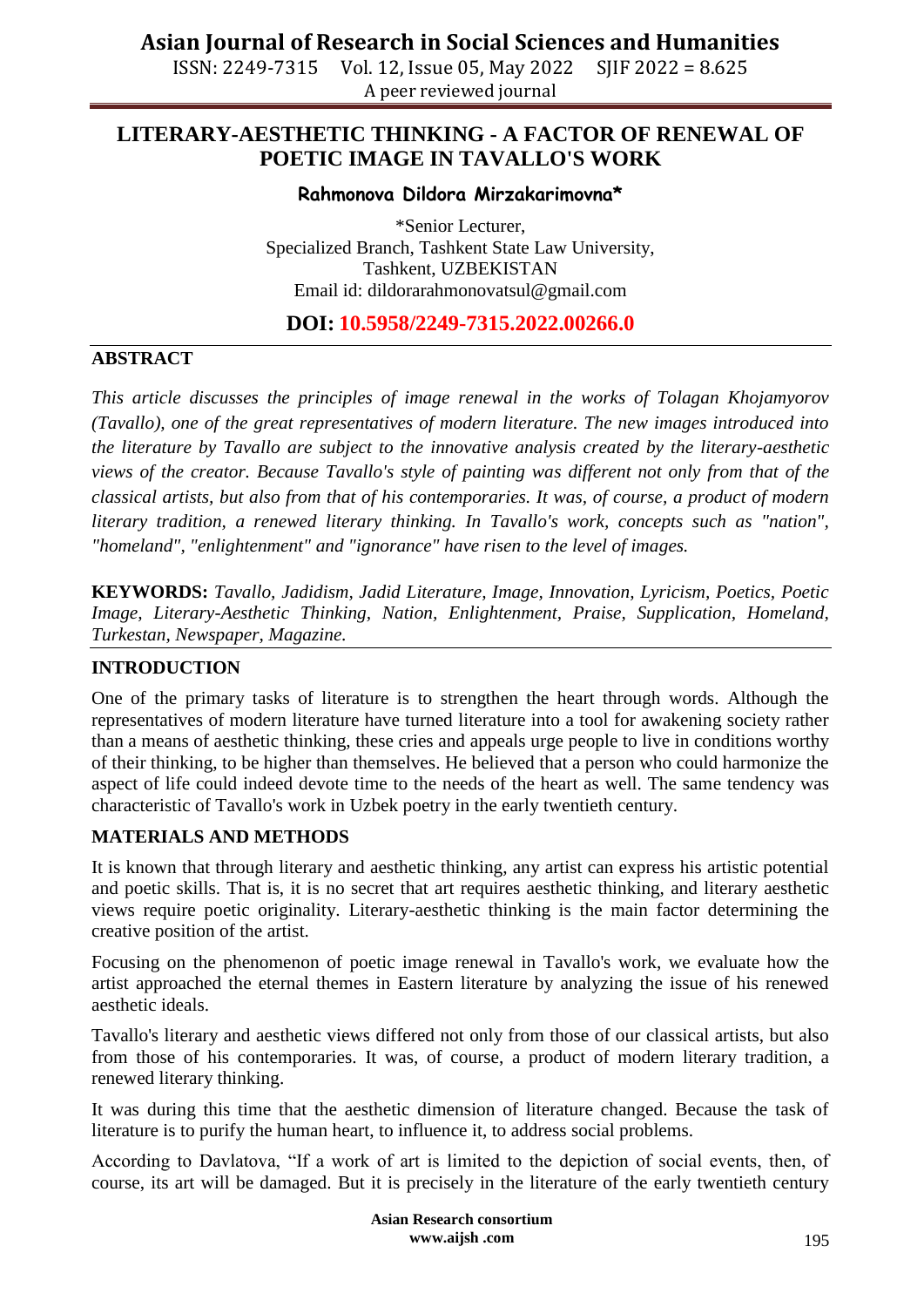ISSN: 2249-7315 Vol. 12, Issue 05, May 2022 SJIF 2022 = 8.625 A peer reviewed journal

that such demands are justified in the sense that they are aimed at improving social life. So, literature has taken this aspect into account. "

In 1936, Fitrat commented on the ideas of Jadid literature and the form of poetic expression: "We had the first period of Jadidism under the banner of Pan-Islamism. It is during this period that Jadid literature was written. "Gradually, Pan-Islamism, Pan-Turkism and Uzbek nationalism will be separated from each other in the form of certain actions."

Regarding the essence of the poetry of the period, the following opinion of B. Kasimov is noteworthy: "The new poetry formed in the first twenty years of our century (meaning the twentieth century - D.R.) coexisted with the traditional religious-mystical poetry."

## **RESULTS**

Tavallo's work was in line with these descriptions. He originally created in the traditional dream style. But the themes he chose, the style was original. Hamid Alimjan, who analyzed the literature of the Jadid period on the basis of literary criteria, says: "In general, in terms of direction, Tavallo was inseparable from other Jadid poets. Some of the things that set him apart from others were the originality of Tavallo's style. From the beginning, Tavallo wrote on concrete events, not abstract themes. He was able to hold on to the twists and turns of old life and become more artistic in his portrayal. Tavallo's language was simple, lively, very close to the language of the people ... That's why his poems could easily enter and enter the people. "

It should be noted that in the beginning of the presentation of works of art to the people, the main place in his works is to pray to the Creator. In other words, he seeks and prays for the enlightenment of his nation by addressing "Rab", "Khudoyo", "Qadiru Hayyu Ghafur". In his poetry, the attribute of constant praise and supplication to God comes to the fore.

In Eastern literature, the devons should usually begin with a ghazal that praises Allah and the Prophet (peace and blessings of Allaah be upon him). Although Tavallo did not turn his work into a devon, it is known that he created poems of praise. Perhaps this is due to his belief that he never forgot the remembrance of Allah and loved the Truth and the nation he created.

He believes that everything is in the power of God and sees the solution in Him. Mr. Ubaydullahoja Asadullahojaev, who appeared in Tashkent, described the newspaper as a blessing from God in a congratulatory letter to Mr. Sadoyi Turkiston.

Indeed, in Turkestan in the early twentieth century, there was no better tool for the development of science, knowledge of the world, understanding of world events than newspapers and magazines.

In the traditional prayers in our classical literature, the emphasis is more on the weakness and sinfulness of the slave, but on the hope of the mercy of the Truth, while in Tavallo the focus is more on the plight of the nation.

Even when describing the problems of the nation's life, it sees the solution in the will of Allah, so in many cases the ghazal praise is recited in the context of supplication to Allah. It is fair to say that Islam is one of the most sacred concepts for Jadids, like most of the people of Turan.

Although not every reform was directly related to it, it was considered natural that the progress of secular affairs would ultimately increase the prestige of Muslims in the world, and thus of Islam. That is why science and culture have been the main focus of the struggle for literature. Not only sound education but his alertness and dedication too are most required. Only then will the nation develop and Islam prosper.

## **DISCUSSION**

One of the other means of literary and aesthetic thinking in Tavallo's work was undoubtedly the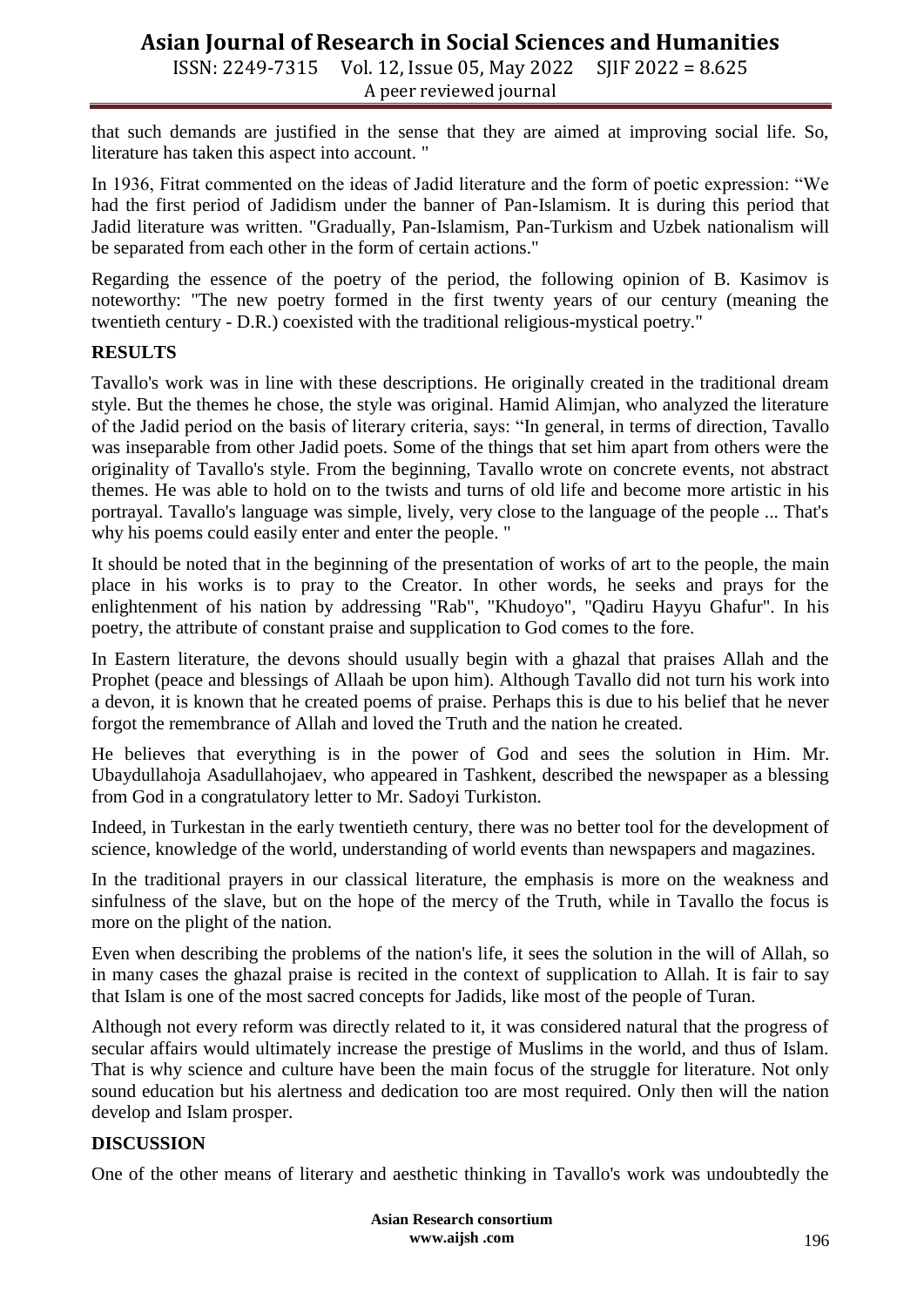ISSN: 2249-7315 Vol. 12, Issue 05, May 2022 SJIF 2022 = 8.625 A peer reviewed journal

role of science, enlightenment, reading and teaching in the life of the nation. In his creative legacy, the word "school" is used 78 times, "science" 66 times, "progress" 34 times and "reading" 29 times. rsatadi. Why did this notion, which was central to his poetic thinking, become the primary issue for the Jadids? Why did they aim to cover the concept of enlightenment in poetry, journalism and theater? N. Jabborov answers these questions as follows: "What is the criterion that determines the perfection or decline of society? Is there a force that can save him from an inevitable catastrophe if he starts facing a crisis? Or, conversely, what is the industry that drove man, of the society to which he belongs, from the shores of bliss to the ocean of disaster, and plunges him into a whirlpool of destruction? Is it possible to get rid of it? Such questions are relevant to the lives of all people, regardless of nationality, race or religion. Therefore, the views of most thinkers are balanced: the first is enlightenment, the second is ignorance. The conclusion is almost the same: a person can be happy only through enlightenment. "

We get the same answer from the Turkestan press of the early twentieth century. While Ibrahim Davron believes that a work of art is valuable because it reflects the problem of the time, Haji Muin emphasizes that the purpose of reciting poetry should be to express a clear and new meaning.

Mirmukhsin Shermuhamedov, in his article "Please, Mr. Poet", emphasizes that love poems do not benefit society, but rather harm it. Instead of reading books on morality, young people read immoral love poems that cast a shadow over progress. "Who do we cry for? Wherever I step, I see young people reading newspapers and magazines instead of newspapers and magazines, reading romances," he said. Says the author sadly.

As a result of such discussions, many artists began to contribute to the development of national thinking through their work.

Tavallo also:

### **Get a pen! Summer pains, do not put, do not keep in the heart,**

### **Oh! If you want to go, it's time to move on.**

became the "language of the age" with such calls.

Instead of the traditional image of a mistress, she began to use enlightenment tools - newspapers, magazines, pens. The newspaper is a lover in his poetic thinking: sometimes it makes the heart happy, sometimes it makes the way humorous.

This "newspaper", which is sometimes "happy" and sometimes "longing", is reminiscent of princesses in fairy tales.

### **CONCLUSION**

In Tavallo's poetry, the theme of enlightenment is combined with the ideas of nationalism. In the early days of his career, the theme of the nation became the main theme, the generalized image. In some places, this image is a symbol of unparalleled power, sometimes of longing for the highest glory in history, and sometimes of a mother waiting for her children to regain their height.

The lyrical protagonist, who complains to God about the current state of the nation and begs you to help us in our recovery, points out that in the spirit of the situation, he was initially under siege. From the very beginning of the poem, the poet, who is suffering from the "negligence" of the "ignorant" people of Turkestan, begins to imagine a line of events that embarrass the nation. The poor of this nation are entangled in the ropes of heresy, while the rich are entangled in a chain called dryness, which has never tasted the water of generosity.

Today's people of Movorounnahr, who once brought up the geniuses who once rocked the cradle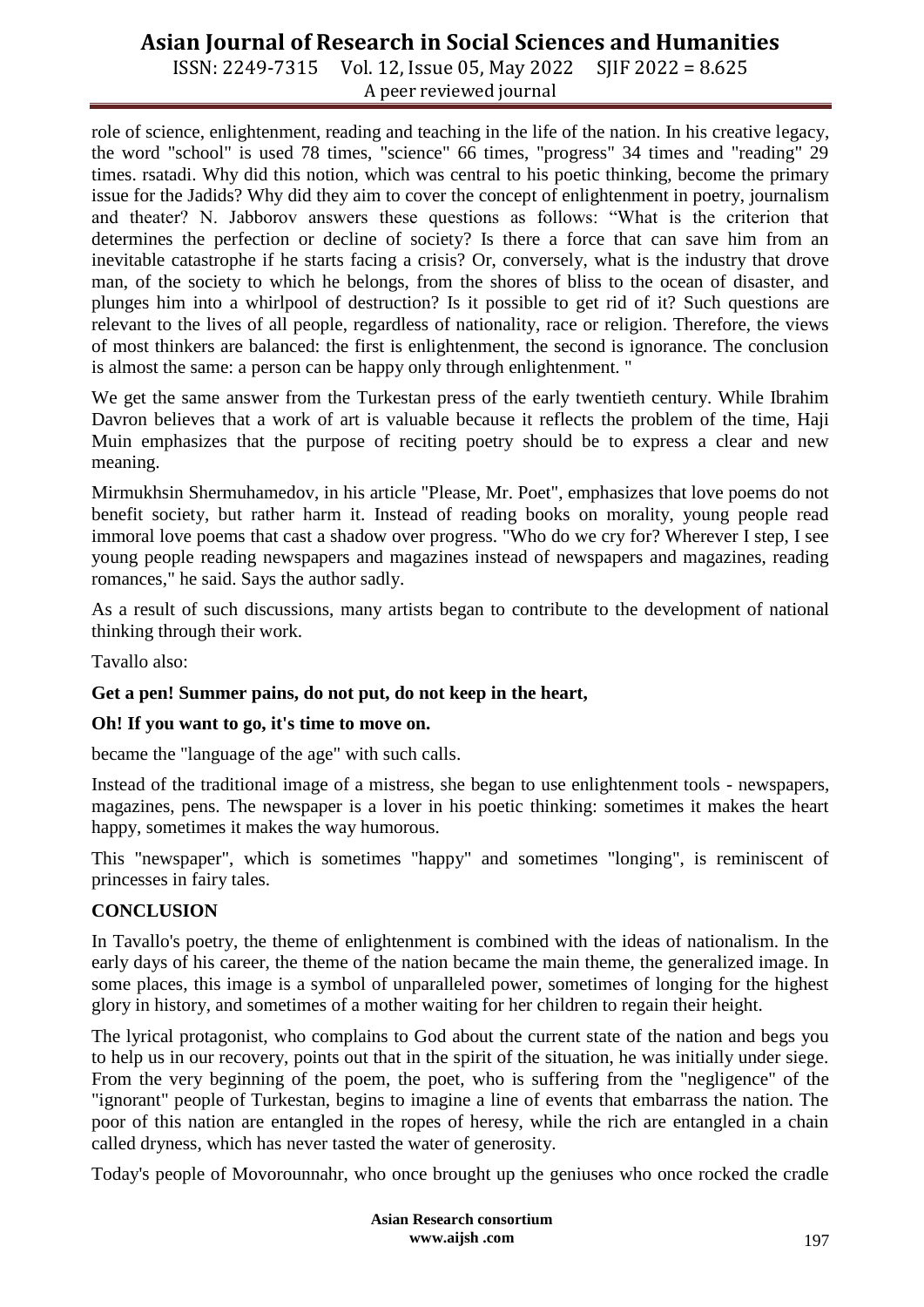ISSN: 2249-7315 Vol. 12, Issue 05, May 2022 SJIF 2022 = 8.625 A peer reviewed journal

of knowledge, are drowning in the swamp of pleasure, at a time when nations around the world are reaching the heights of development, young boys and girls in other countries are seeking knowledge and benefiting from it.

The main reason for this is ignorance. Why is it that a nation that is indifferent to its school, a child who is shivering in the cold in a room full of mud when it rains, can get any light? The first step, both for the development of the nation and for the restoration of Turkestan's former glory, begins with the establishment of secular schools. In conclusion, the representatives of the literature of the Jadid period, in particular Tavallo, are well aware that science is a guarantee of the eternity of the life of the nation. Orienting the faith of the common people to these concepts was the closest thing to the goal. Therefore, this topic continued to dominate in the literature of the period.

Tavallo wants his brothers to learn from the achievements of other nations, to "help the nation." He sees the solution in ijtihad and alliance. His muhammad "Unhappy Nation" is characteristic in this respect.

Tavallo's point of view is clear. He described the escalation of social tensions in the country, as well as the almost never-ending drought in those years, and food shortages in Turkestan, as in Russia as a whole. The poet calls for the liberation of the nation, lamenting that "**our nation has fallen into the hands of savages**." He emphasizes that in order to liberate the country from invaders, it is necessary to educate self-aware, proud people, the true owners of the country.

Ignorance and ignorance, that is, indifference to one's condition, and a lack of interest in science, which is a factor of progress, is a great pain. The poem urges the nation to get out of the bed of indifference and rid its body of a disease called illiteracy. This is the true meaning of burning up of bad psychic imprints. He calls the oppressed and troubled people of Turkestan an unhappy nation.

In fact, these calamities are caused by the disunity of the people, their inability to stand on their own two feet. Without correcting our misdeeds, the poet confidently says, "We will not be saved ... labor and suffering are gone."

Another point to note is that in traditional literature, the artist's personal "I" is embodied in the image of a lover, while in Tavallo's work, the national "I" prevails over the personal "I". Because he considers himself directly responsible for the fate of the people and offers new options to improve the situation. The image is sometimes "newspaper", sometimes "magazine", sometimes "theater", sometimes "school".Word art is also realized with the help of these images: "My paper is my eyelid, my blood is ink, if I write ...", "," I see a nightingale in the salt at the head of a horn.

In conclusion, in addition to expressing the interests of the nation, which is the main feature of Jadid literature, "navhali" poems, the aim was to express these appeals in the language of the people, to reach the lower strata. This is because the Jadid enlighteners considered it more important to unite around common goals through literature than to share aesthetic pleasure through words.

Tavallo's ultimate goal was not to quench the thirst of the thirsty souls, but to awaken the nation and lead it to prosperity. It was more about the time he lived and the condition of the nation.

### **REFERENCES**

- **1.** Davlatova A. The problem of aesthetic ideals in the Uzbek literature of the National Renaissance. T., 2011.
- **2.** Kasimov B. Jadid literature and historical events in the early twentieth century. T.,1999.
- **3.** Jabborov N. What is enlightenment? T., 2010.